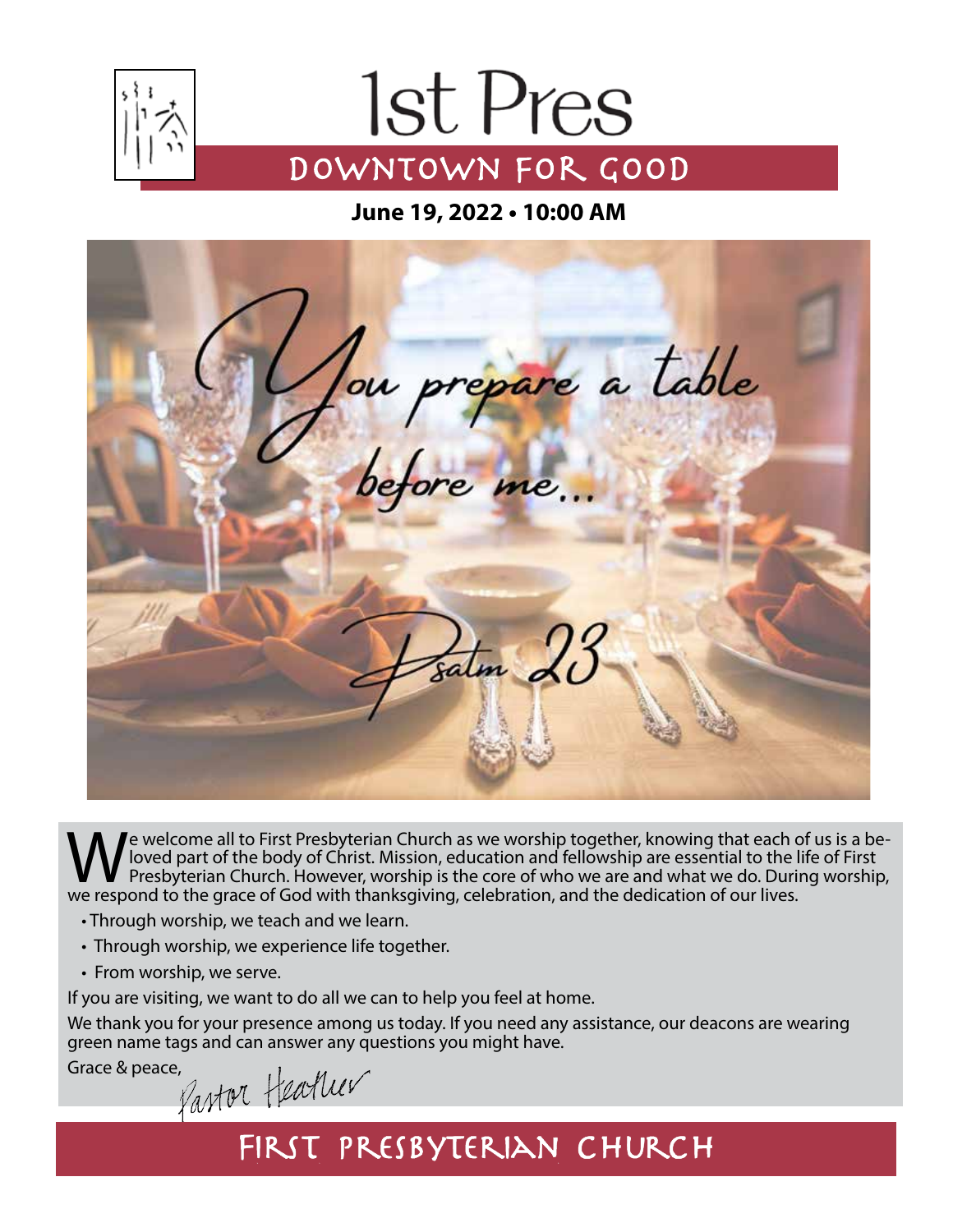**Our Order** 

Worship begins as you enter the sanctuary. The prelude provides time for quiet, personal preparation for the worship of God.

BEACH SPRING Is a familiar tune, most commonly associated with the hymn "God, Whose Giving Knows No Ending" (#716). It is an early American shape note tune named for a Baptist Church in Harris County, Georgia.

### **Bold print indicates where the congregation speaks together.**

\*Please stand if able

First Presbyterian welcomes children and encourages them to participate in our worship service. You may pick up a children's worship pack and bulletins at the entrances to the sanctuary.

We invite children to come to the front at this time for their own special message. At the conclusion of children's time, kids may return to the pews for the remainder of the service. Nursery is open throughout worship for children 5 & under.

### **MAKING SPACE**

*As we gather together, we slow down and settle our souls so that we might reconnect with an unhurried God.*

### **PRELUDE**

### **WELCOME & ANNOUNCEMENTS**

**Call to Worship** Paula Meyer

### **Response BeAch Spring**

**Come and find the quiet center in the crowded lives we lead. Find the room for hope to enter, find the frame where we are freed: Clear the chaos and the clutter, clear our eyes that we can see All the things that really matter, be at peace, and simply be…** 

### **Opening Prayer**

Nourishing God, we come today hungry for company.

**Let us make room for You.**

Draw us in to this time of worship to sit down at the place you have prepared for us.

**Let us find room for You.**

Help us clear out the calendar of our lives to make room for others in it. **Let us be room for You.**

In the name of Jesus, who invites us to wholeness.

**Amen.**

**\*opening HymN** *O Worship the King, All Glorious Above!* #41 *(vs. 1,2,5)*

### **\*Passing of the Peace**

*"Who do you need to connect with?"*

### **TAKING NOTE**

*We take note of what God is saying to us this day, through the children, through scripture, through the music and through the sermon*

### **time with the younger ChURCH**

| <b>SCRIPTURE</b> | Shepherd Me, O God | #473                     |
|------------------|--------------------|--------------------------|
| <b>SERMON</b>    |                    | <b>Rev Heather Hayes</b> |
| *HYMN            | For Everyone Born  | #769                     |

### **TAKING CARE**

*Having listened for God's Word to us, we take care to focus through our prayers and our offering on what is essential to a life lived with depth, our relationships with God and with others.*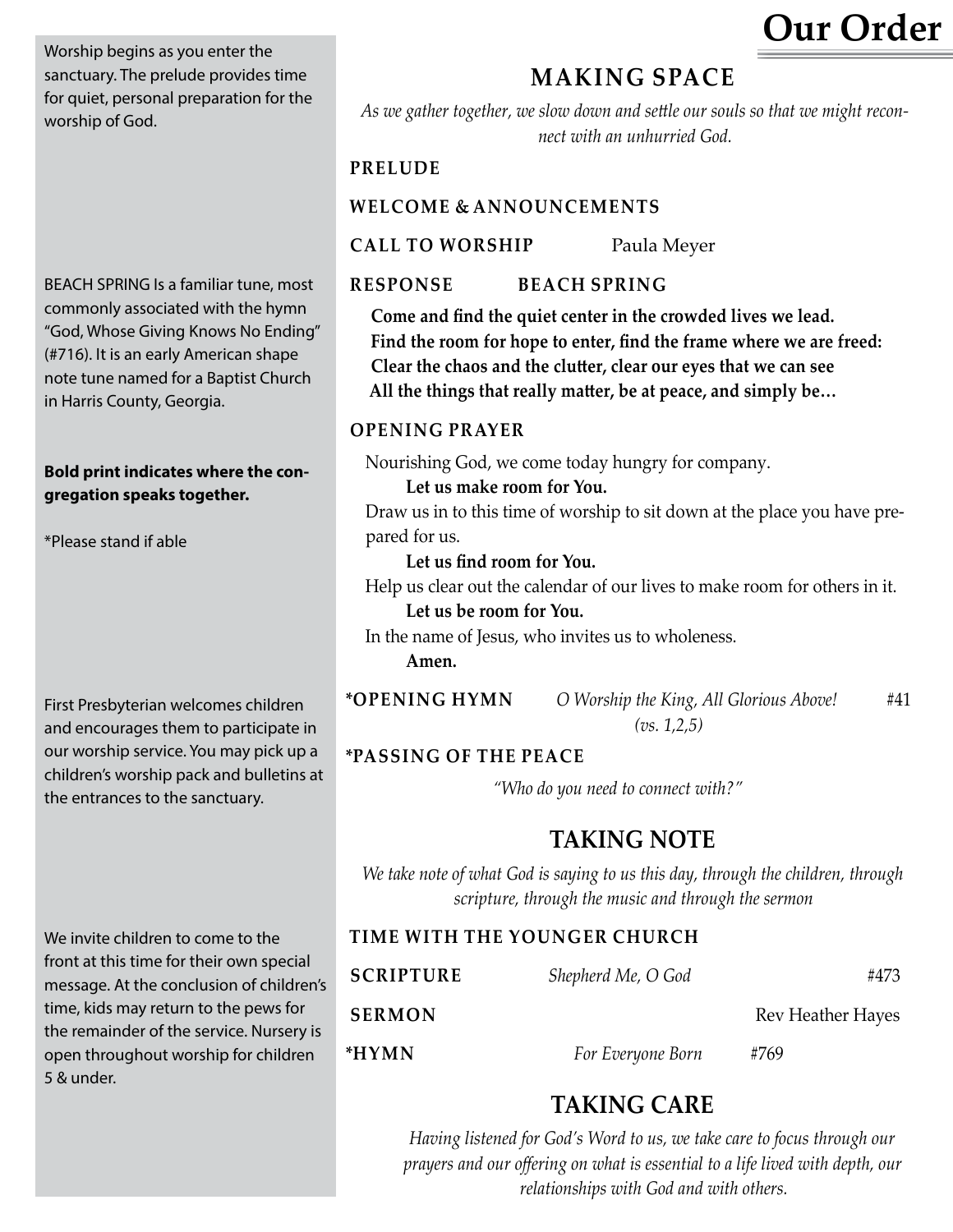## **of Service**

### **MINUTE FOR MISSION** Betsy Kutter

### **Centering Song BeAch Spring**

**Silence is a friend who claims us, cools the heat and slows the pace, God it is who speaks and names us, knows our being, touches base Making space within our thinking, lifting shades to show the sun, Raising courage when we're shrinking, finding scope for faith begun.**

### **Prayers of the people & Lord's Prayer**

**Our Father, who art in heaven, hallowed be thy name. Thy kingdom come, thy will be done, on earth as it is in heaven. Give us this day our daily bread; and forgive us our debts, as we forgive our debtors; and lead us not into temptation, but deliver us from evil. For thine is the kingdom, and the power, and the glory, forever. Amen.**

### **the offering**

| <b>OFFERTORY</b> | A Land Whose Name Is Peace | Nassif |
|------------------|----------------------------|--------|
|                  |                            |        |

### **\*DOXOLOGY**

**Praise God, from whom all blessings flow; Praise Christ, all people here below; Praise Holy Spirit evermore; Praise Triune God, whom we adore. Amen.**

### **\*Prayer of Dedication**

**God of new life, out of the abundance of our lives we offer these gifts to you. Through your blessing and our willingness to share, may these offerings become a source for hope and love in this church family, and in the community beyond us, in the name of Jesus Christ. Amen.**

### **SHARING THE PEACE**

*Here we commit to taking a bit of this serenity out into the busy world, acting as islands of peace and unhurried grace.*

**\*Closing Hymn** *What A Fellowship, What a Joy Divine* #837

### **\*Benediction**

### **\*Response BeAch Spring**

**In the Spirit let us travel, open to each other's pain, Let our loves and fears unravel, celebrate the space we gain: There's a place for deepest dreaming, there's a time for heart to care, in the Spirit's lively scheming there is always room to spare.**

**\*Postlude**

### **Visiting Today?**

We'd like to get to know you, so please fill out your name and contact information on the fellowship pads as they are passed among the pews during today's service. When the pad comes back to the end of the pew, you can remove the information sheet to be placed in the offering plate later.

The Offertory today :"*A Land Whose Name Is Peace"* by Cedar Rapids' own Robert Lindsay Nassif. This is from his musical Elliot Ness in Cleveland, for which Nassif received the 1997 Gilman & Gonzalez-Falla Theatre Foundation Award.

Need a quiet spot for you and your child during the service? We have the nursery open for those littles who might need space for quiet or room to wiggle. Located on the second floor in the Sunday School wing.